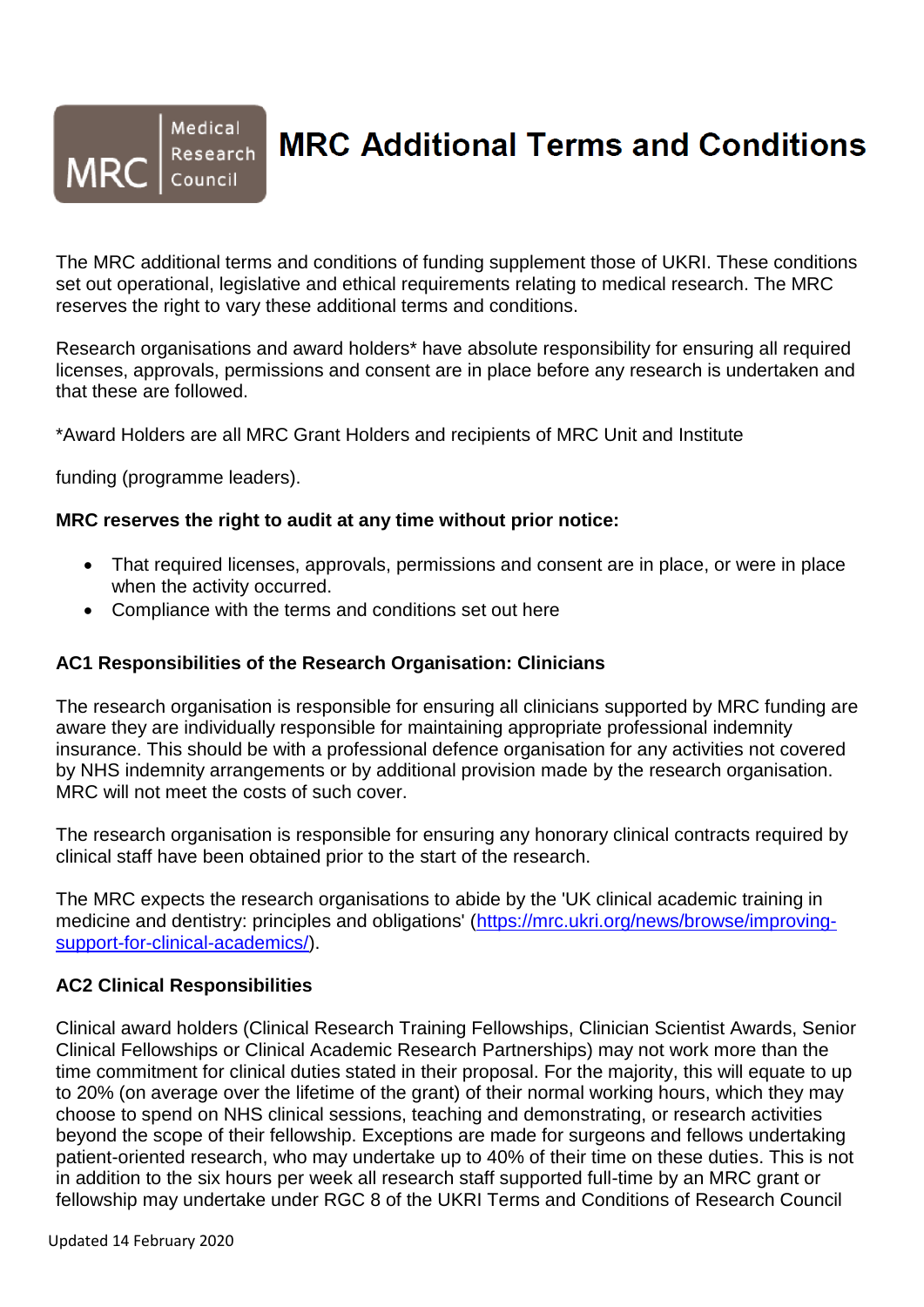fEC Grants [\(https://www.ukri.org/funding/information-for-award-holders/grant-terms-and](https://www.ukri.org/funding/information-for-award-holders/grant-terms-and-conditions/)[conditions/\)](https://www.ukri.org/funding/information-for-award-holders/grant-terms-and-conditions/).

## **AC3 Mouse Strains**

MRC supports a central repository of mouse strains - the MRC mouse Frozen Embryo and Sperm Archive (FESA) at Harwell. Award holders are expected to contact FESA to highlight mouse strains engineered, or characterised using MRC funds, and are encouraged to deposit these strains with the archive.

Depositors retain ownership of strains and there is currently no charge for depositing strains to make them freely available to the academic community.

FESA aims to ensure that valuable mouse strains are safeguarded, that the need to maintain colonies of live mice for long periods of time is reduced, and that the significant investment in engineering strains is capitalised upon fully. MRC award holders planning mouse research should contact FESA at the earliest opportunity.

For help with the requirements of AC5-AC13 please contact MRC Regulatory Support Centre: [https://mrc.ukri.org/research/facilities-and-resources-for](https://mrc.ukri.org/research/facilities-and-resources-for-researchers/regulatory-support-centre/)[researchers/regulatory-support-centre/.](https://mrc.ukri.org/research/facilities-and-resources-for-researchers/regulatory-support-centre/)

## **AC4 Human Participants in Research**

MRC expects all research involving human participants to be undertaken in accordance with its policies and guidance available from [https://mrc.ukri.org/research/policies-and-guidance-for](https://mrc.ukri.org/research/policies-and-guidance-for-researchers/#ethics)[researchers/#ethics.](https://mrc.ukri.org/research/policies-and-guidance-for-researchers/#ethics) These include:

-Good Research Practice (2012);

Using information about people in health research (2016-17)

-Human Tissue and Biological Samples for Use in Research (2014);

-Medical research involving adults who cannot consent (2007);

-Medical Research Involving Children (2004);

-Guidelines for the management of global health trials (2017).

Research organisations and award holders have absolute responsibility for ensuring that investigations being undertaken within NHS premises, nursing or residential homes or NHS service establishments, schools, or any other organisations, do not take place without the explicit approval of the appropriate authority in advance.

## **AC5 Approvals**

Independent Research Ethics Committee approval is required for research that involves human participants (whether patients or healthy volunteers) or records. In the case of research involving NHS patients, premises or records, this will be an NHS Research Ethics Committee (REC). Such approval is also required for certain studies of human tissues. Further guidance on when NH[S](http://www.hra-decisiontools.org.uk/ethics/)) [REC approval is required can be found at](http://www.hra-decisiontools.org.uk/ethics/)) [http://www.hra-decisiontools.org.uk/ethics.](http://www.hra-decisiontools.org.uk/ethics)

Updated 14 February 2020 In the case of social science research, the MRC recommends that award holders follow the ESRC Framework for Research Ethics (revised 2015, [https://esrc.ukri.org/funding/guidance-for](https://esrc.ukri.org/funding/guidance-for-applicants/research-ethics/)[applicants/research-ethics/\)](https://esrc.ukri.org/funding/guidance-for-applicants/research-ethics/), which highlights the responsibility of the research organisation for ensuring that the research is subject to appropriate ethics review. In some case's this review is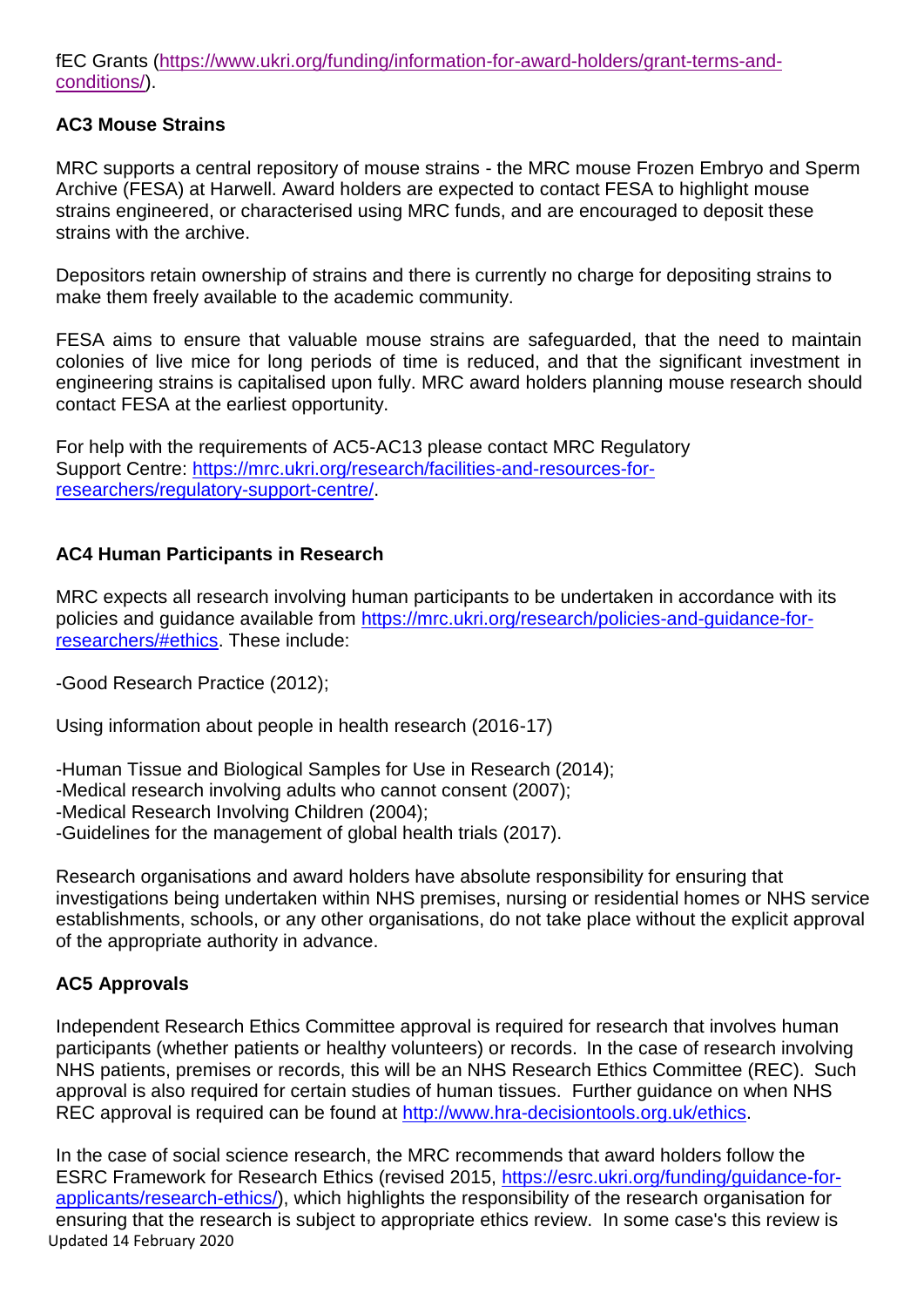required [by an NHS REC, for further guidance please see](http://www.hra.nhs.uk/approvals-amendments/what-approvals-do-i-) [https://www.hra.nhs.uk/approvals](https://www.hra.nhs.uk/approvals-amendments/what-approvals-do-i-need/research-ethics-committee-review/applying-research-ethics-committee/)[amendments/what-approvals-do-i-need/research-ethics-committee-review/applying-research](https://www.hra.nhs.uk/approvals-amendments/what-approvals-do-i-need/research-ethics-committee-review/applying-research-ethics-committee/)[ethics-committee/.](https://www.hra.nhs.uk/approvals-amendments/what-approvals-do-i-need/research-ethics-committee-review/applying-research-ethics-committee/)

MRC does not need to be routinely notified by the award holder of amendments required by a regulator or a REC unless they relate to urgent safety measures and/or substantially change the research approved for funding by the MRC.

## **AC6 Payments and incentives in research**

Payments to healthy volunteers participating in clinical research are allowable, provided that the payment is for expense, time and inconvenience and is not at a level which would induce people to take part in studies against their better judgement. Further [guidance on payments and](http://www.hra.nhs.uk/about-us/committees-and-)  [incentives in research can be found at](http://www.hra.nhs.uk/about-us/committees-and-) [https://www.hra.nhs.uk/about-us/committees-and-services/.](https://www.hra.nhs.uk/about-us/committees-and-services/)

# **AC7 Clinical Trials**

When research involves MRC-funded clinical trials, award holders must act in accordance with MRC policy on UK clinical trials regulations [https://mrc.ukri.org/research/policies-and-guidance](https://mrc.ukri.org/research/policies-and-guidance-for-researchers)[for-researchers](https://mrc.ukri.org/research/policies-and-guidance-for-researchers) in relation to ethical, sponsorship, reporting, monitoring and publication requirements. Research involving trial oversight and management for MRC-funded clinical trials conducted in lower and middle income countries (LMICs), should refer to the MRC guidelines for management of global health trials [https://mrc.ukri.org/funding/science-areas/global-health-and](https://mrc.ukri.org/funding/science-areas/global-health-and-%20international-partnerships/funding-partnerships/joint-global-health-trials/)[international-partnerships/funding-partnerships/joint-global-health-trials/.](https://mrc.ukri.org/funding/science-areas/global-health-and-%20international-partnerships/funding-partnerships/joint-global-health-trials/)

- An independent Trial Steering Committee, and in most cases a Data Monitoring Committee, must be set up to oversee the conduct of the trial, with an MRC representative acting as an observer. In exceptional circumstances for particularly low risk trials, a researcher may seek approval from the MRC Programme Manager for more limited TSC and/or DMC oversight structures.
- MRC-funded trials must be registered with an International Standardised Randomised Control Trial Number (ISRCTN) on the ISRCTN Registry [https://www.isrctn.com/.](https://www.isrctn.com/) The unique identification number must be used in publications and provided to MRC by adding it to Researchfish within a year of the trial starting. Failure to provide this number will result in suspension of funding.
- Results of MRC-funded trials (whether positive or negative) must be published without unreasonable delay and within 24 months of completion of the study. Results should be reported in accordance with the recommendations in the CONSORT statement [http://www.consort-statement.org/.](http://www.consort-statement.org/) Before results are published, they must be discussed by the Trial Steering Committee.
- Any contribution to an MRC-funded trial by another body, such as a pharmaceutical company (donation of drugs etc.), must be the subject of a collaboration agreement between the parties (see AC20).

## **AC8 UK Policy Framework for Health and Social Care Research**

Research involving NHS (or HSC in Northern Ireland) patients, their organs, tissues or data which falls within the scope of the UK [Policy Framework for Health and Social Care Research](http://www.hra.nhs.uk/planning-and-improving-research/policies-) [\(https://www.hra.nhs.uk/planning-and-improving-research/policies-standards-legislation/uk](https://www.hra.nhs.uk/planning-and-improving-research/policies-standards-legislation/uk-policy-framework-health-social-care-research/)[policy-framework-health-social-care-research/\)](https://www.hra.nhs.uk/planning-and-improving-research/policies-standards-legislation/uk-policy-framework-health-social-care-research/), must comply with MRC policy on the health departments' research governance framework [https://mrc.ukri.org/research/policies-and](https://mrc.ukri.org/research/policies-and-guidance-for-researchers/)[guidance-for-researchers/.](https://mrc.ukri.org/research/policies-and-guidance-for-researchers/)

MRC requires research organisations to ensure sponsorship responsibilities are clearly identified, the research undertaken complies with the requirements of the employing organisation set out in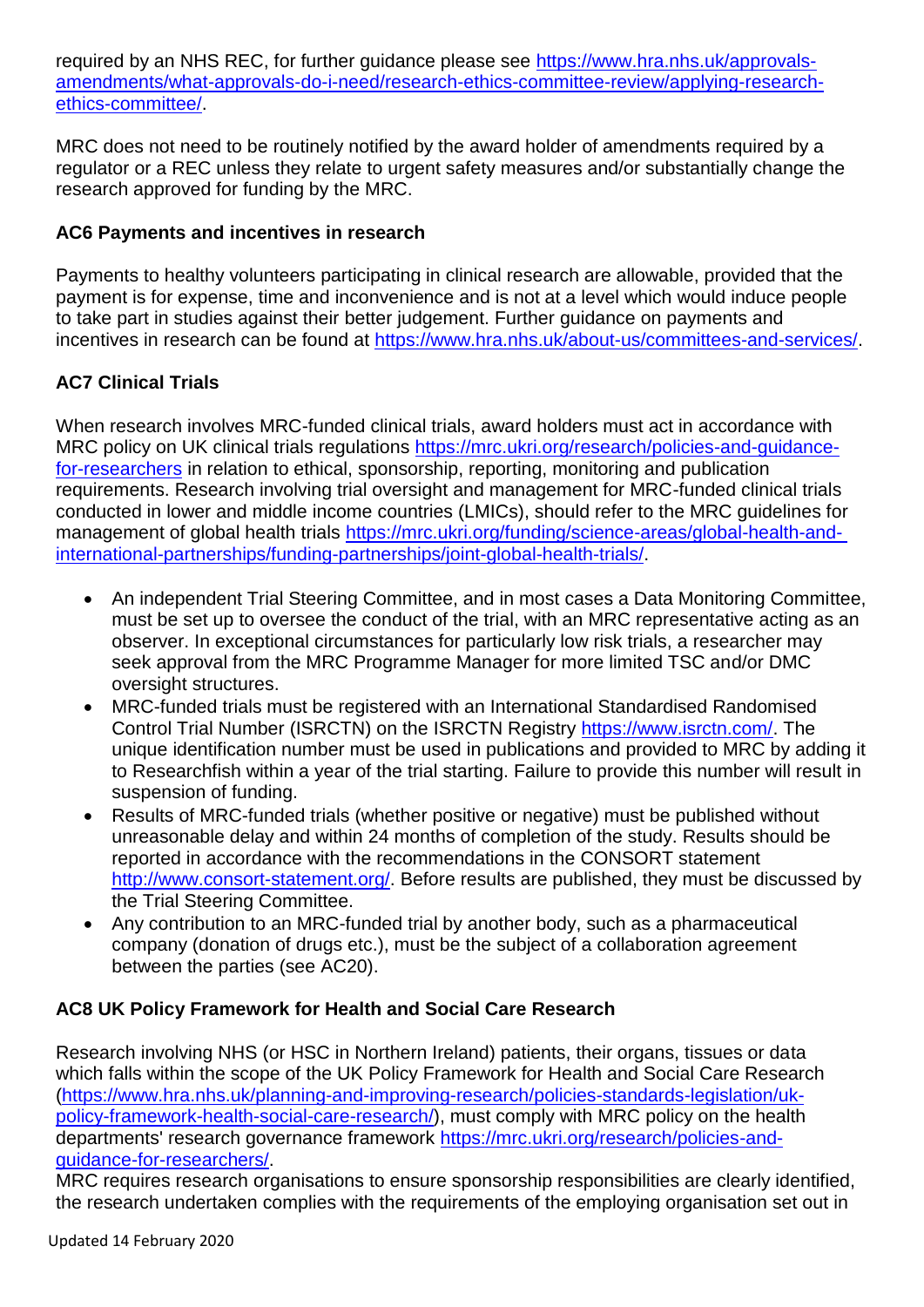the UK policy framework, and that agreements and systems are in place with NHS Trusts and other partner organisations, including commercial organisations, to comply with the framework. Systematic documentation of key decisions and approvals, particularly in relation to work with patients, their organs, tissues and data is crucial.

## **AC09 Medical Records**

When research involves the use of medical records, the award holder must act in accordance with the principles set out in data protection legislation [\(https://ico.org.uk/for-organisations/guide-to](https://ico.org.uk/for-organisations/guide-to-data-protection/introduction-to-data-protection/)[data-protection/introduction-to-data-protection/\)](https://ico.org.uk/for-organisations/guide-to-data-protection/introduction-to-data-protection/) and the NHS requirements to protect patient confidentiality. Advice on these requirements is available from the MRC Regulatory Support Centre.

All researchers handling personal data must have clearly established obligations to maintain confidentiality (e.g. formalised within policy written by their research organisations or through professional codes of conduct).

Research involving identifiable patient-level data will require NHS Research Ethics Committee approval and may also require additional approvals. In England and Wales research involving identifiable patient-level data, without patient consent, is covered by "Section 251" of The National Health Service Act 2006 and requires additional approval via the Health Research Authority's [https://www.hra.nhs.uk/approvals-amendments/what-approvals-do-i-need/confidentiality-advisory](https://www.hra.nhs.uk/approvals-amendments/what-approvals-do-i-need/confidentiality-advisory-%20group/)[group/](https://www.hra.nhs.uk/approvals-amendments/what-approvals-do-i-need/confidentiality-advisory-%20group/) In Scotland, decisions on disclosure of identifiable patient-level data are made by Caldicott Guardians [https://www.informationgovernance.scot.nhs.uk/pbpphsc/.](file:///C:/Users/kcrook/AppData/Local/Microsoft/Windows/INetCache/Content.Outlook/ZIVE7M2I/informationgovernance.scot.nhs.uk/pbpphsc/)

# **AC10 Data Sharing**

Award holders must comply with the MRC policy on research data sharing [https://mrc.ukri.org/research/initiatives/health-and-biomedical-informatics/access-governance](https://mrc.ukri.org/research/initiatives/health-and-biomedical-informatics/access-governance-and-ethics)[and-ethics](https://mrc.ukri.org/research/initiatives/health-and-biomedical-informatics/access-governance-and-ethics) along with the MRC policy on sharing of research data from population and patient studies [https://mrc.ukri.org/research/initiatives/health-and-biomedical-informatics.](https://mrc.ukri.org/research/initiatives/health-and-biomedical-informatics)

When research involves clinical trials, clinical intervention studies, public health intervention studies or observational studies award holders must comply with the MRC policy on open research data from clinical trials and public health interventions [https://mrc.ukri.org/research/policies-and](https://mrc.ukri.org/research/policies-and-guidance-for-researchers/open-research-data-clinical-trials-and-public-health-interventions)[guidance-for-researchers/open-research-data-clinical-trials-and-public-health-interventions.](https://mrc.ukri.org/research/policies-and-guidance-for-researchers/open-research-data-clinical-trials-and-public-health-interventions)

## **AC11 Removal, Use or Storage of Human Tissue**

Award holders whose research involves the removal, use or storage of human tissue as specified in the relevant legislation must:

- comply with the appropriate legislation, ie the Human Tissue Act 2004 and/or the Human Tissue (Scotland) Act 2006;
- follow the relevant standards and Codes of Practice issued by the Human Tissue Authority (HTA) (the MRC Regulatory Support Centre [https://mrc.ukri.org/research/facilities-and](https://mrc.ukri.org/research/facilities-and-resources-for-researchers/regulatory-support-centre/)[resources-for-researchers/regulatory-support-centre/](https://mrc.ukri.org/research/facilities-and-resources-for-researchers/regulatory-support-centre/) has summarised these);
- follow the MRC guidance detailed within the Policies and Guidance for Researchers <https://mrc.ukri.org/research/policies-and-guidance-for-researchers/> to download the Human Tissue and Biological Samples for Use in medical Research PDF.

Where research involves the use of human tissues and cells to treat patients (human application), award holders must also: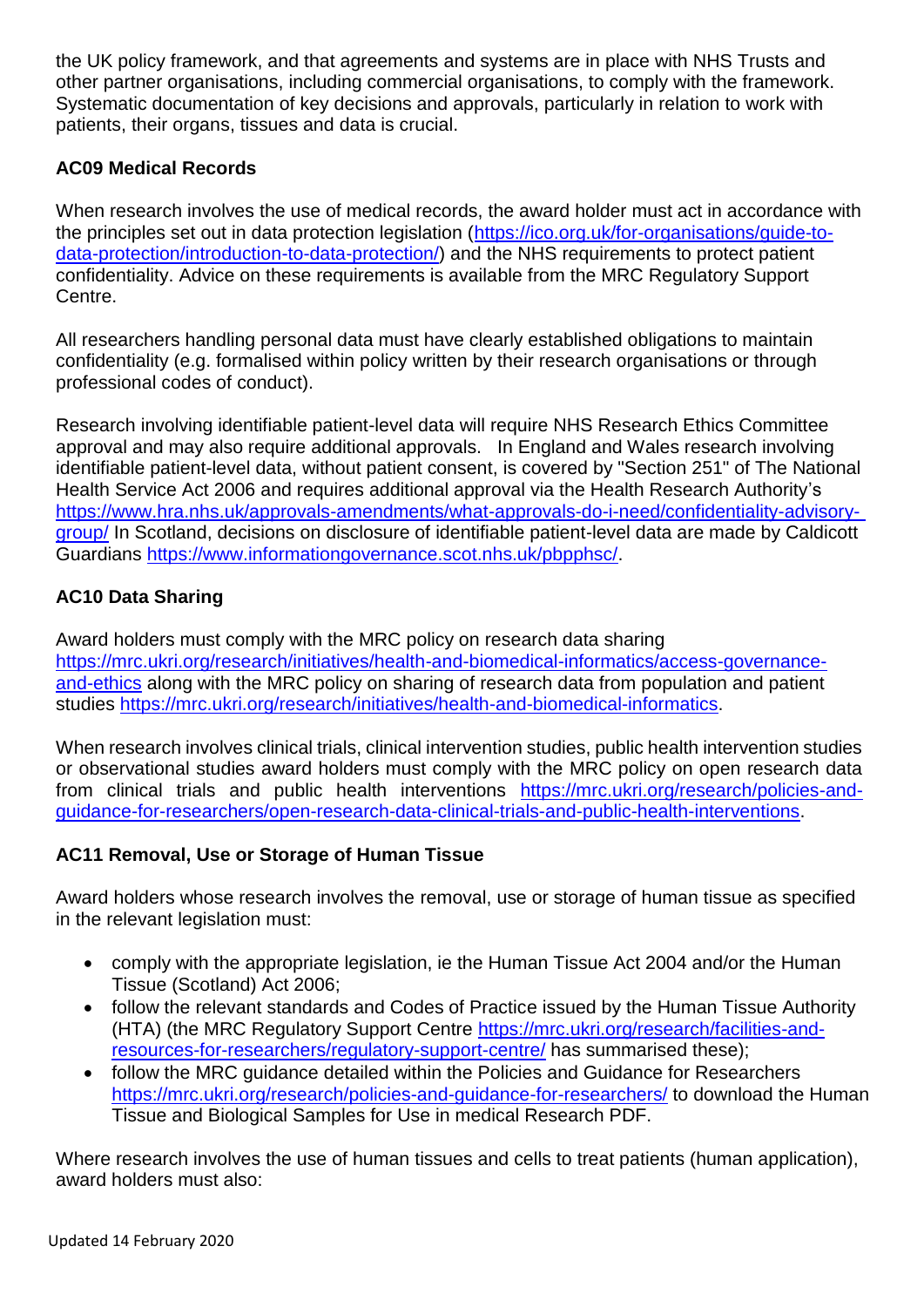- comply with the Human Tissue (Quality and Safety for Human Application) Regulations 2007;
- work within the applicable regulations and standards as dictated by the Human Tissue Authority, Medicines and Healthcare products Regulatory Agency (MHRA), Human Fertilisation and Embryology Authority and Health Research Authority. The UK Stem Cell Tool Kit<http://www.sc-toolkit.ac.uk/home.cfm> gives guidance on applicable regulatory routes, and the MHRA Innovation Office [\(https://www.gov.uk/government/groups/mhra](https://www.gov.uk/government/groups/mhra-innovation-office)[innovation-office\)](https://www.gov.uk/government/groups/mhra-innovation-office). provides a regulatory advice service for regenerative medicine.

When research involves the use of human fetal tissue, or non-fetal products of conception (ie amniotic fluids, umbilical cord, placenta or membranes), researchers should follow the guidance set out in Consent Code of Practice issued by the HTA (in [particular, please see](http://www.hta.gov.uk/hta-codes-practice-and-standards-0))  [paragraphs 141-143 at](http://www.hta.gov.uk/hta-codes-practice-and-standards-0)) [https://www.hta.gov.uk/hta-codes-practice-and-standards-0.](https://www.hta.gov.uk/hta-codes-practice-and-standards-0) When research involves procedures for the removal of human tissue at post-mortem examination, researchers must also follow guidance issued by the Health Departments and Local Health Authorities.

## **AC12 Stem Cells**

Award holders whose research involves human stem cell lines (both embryonic and adult) must:

- Abide by the UK Code of Practice for the use of Human Stem Cell lines (Code of Practice can be downloaded from the MRC website: [https://mrc.ukri.org/research/policies-and](https://mrc.ukri.org/research/policies-and-guidance-for-researchers/uk-stem-cell-bank-steering-committee/)[guidance-for-researchers/uk-stem-cell-bank-steering-committee/.](https://mrc.ukri.org/research/policies-and-guidance-for-researchers/uk-stem-cell-bank-steering-committee/)
- Ensure that they hold all relevant licenses, accreditations and approvals from, and abide by the Codes of Practice issued by, but not limited to, the Human Fertilisation and Embryology Authority (HFEA; see AC10), the Human Tissue Authority (HTA; see AC12), the Health Research Authority (HRA; for research ethics, gene therapy and confidentiality; see AC6, AC7, AC8), the Medicines and Healthcare products Regulatory Agency (MHRA; see AC6, AC7, AC8), the EU Tissue and Cells Directive (where applicable).

In the case of research involving human embryonic stem cells:

- Deposit a sample of every human embryonic stem cell line derived with MRC funding in the UK Stem Cell Bank; applications to deposit or access banked stem cell lines must be approved by the Steering Committee for the UK Stem Cell Bank and for the Use of Stem Cell Lines [\(https://mrc.ukri.org/research/policies-and-guidance-for-researchers/uk-stem](https://mrc.ukri.org/research/policies-and-guidance-for-researchers/uk-stem-cell-bank-steering-committee/)[cell-bank-steering-committee/\)](https://mrc.ukri.org/research/policies-and-guidance-for-researchers/uk-stem-cell-bank-steering-committee/).
- Not pass samples of human embryonic stem cell lines to third parties other than those approved by the Steering Committee for the UK Stem Cell Bank and for the Use of Stem Cell Lines and/or the HFEA.
- Not take human embryonic stem cell lines out of the UK unless approved by the Steering Committee for the UK Stem Cell Bank and for the Use of Stem Cell Lines and/or the HFEA.
- Scientists from overseas wishing to conduct human embryonic stem cell research in the UK as visiting workers must provide a written statement from their home institution, outlining that as the employer of the visiting worker they take on the responsibilities of ensuring their employee works to and complies with the requirements of the UK Governance landscape, set out in the UK Code of Practice.
- Send copies of publications to the UK Stem Cell Bank and agree that the UK Stem Cell Bank may post summaries of published results on their web site.
- Assist the MRC and the UK Stem Cell Bank, on request with public engagement activities.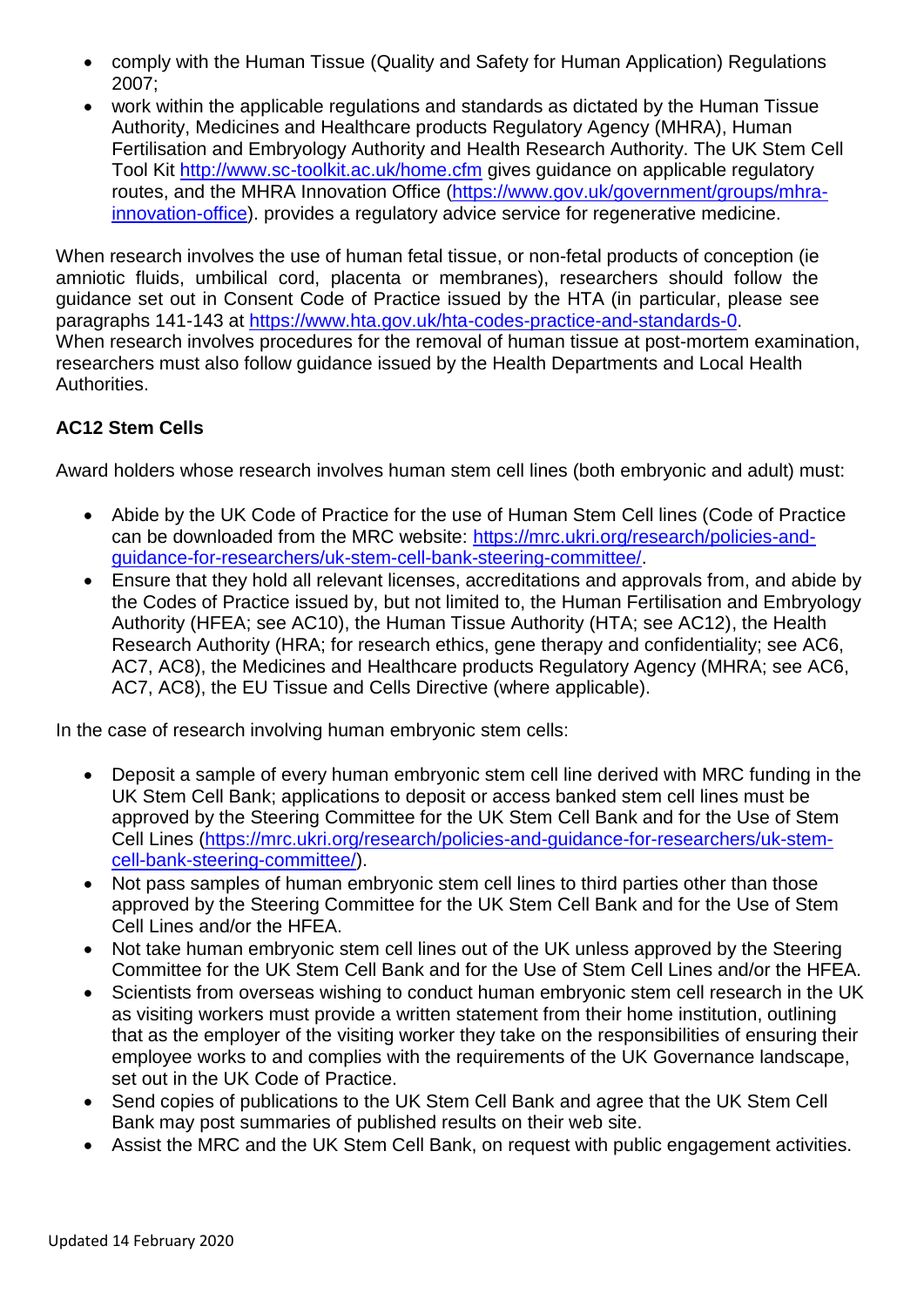### **AC13 Human Fertilisation**

When research involves the use of human gametes, embryos or human admixed embryos researchers must act in accordance with the Human Fertilisation and Embryology Act 1990 as amended in 2008 and 2015 (the Human Fertilisation and Embryology (Mitochondrial Donation) Regulations). This includes obtaining a research licence to undertake activities covered by the Act.

Further information can be obtained from [https://www.hfea.gov.uk/.](https://www.hfea.gov.uk/)

### **AC14 Ionising radiation**

Under the Ionising Radiation (Medical Exposure) Regulations 2017 and the Ionising Radiation (Medical Exposure) (Northern Ireland) Regulations 2018, Research Ethics Committee approval is required where participants are to be exposed to ionising radiation as part of their involvement in medical or biomedical, diagnostic or therapeutic, research.

Research studies involving the administration of radioactive substances must also be approved by the Administration of Radioactive Substances Advisory Committee (ARSAC).

For further guidance: [https://www.hra.nhs.uk/planning-and-improving-research/policies-standards](https://www.hra.nhs.uk/planning-and-improving-research/policies-standards-legislation/ionising-radiation/)[legislation/ionising-radiation/](https://www.hra.nhs.uk/planning-and-improving-research/policies-standards-legislation/ionising-radiation/)

#### **AC15 Genetic Modification**

In accordance with the Genetically Modified Organisms (Contained Use) Regulations 2014, research organisations and individuals undertaking genetic modification must be registered with the Health and Safety Executive (HSE), undertake risk assessment and seek consent where appropriate.

Researchers who carry out genetic modification should be familiar with the legislative requirements and with the Scientific Advisory Committee on Genetic Modification (Contained Use) guidance. Advice can be obtained from HSE Head Office or from your nearest HSE Office and Knowledge [Centre \(https://www.hse.gov.uk/contact/maps/index.htm\).](file:///C:/Users/kcrook/AppData/Local/Microsoft/Windows/INetCache/Content.Outlook/ZIVE7M2I/HSE%20Office%20and%20Knowledge%20Centre%20(https:/www.hse.gov.uk/contact/maps/index.htm))

## **AC16 Dangerous Pathogens**

Research organisations accommodating projects involving the use of dangerous pathogens must comply with the safeguards recommended by the Advisory Committee on Dangerous Pathogens <https://www.hse.gov.uk/aboutus/meetings/committees/acdp/index.htm> in their guidance 'Infection at work: controlling the risk' , 'Biological Agents:

<https://www.hse.gov.uk/biosafety/hseandinfection.htm> the principles, design and operation of containment in a level 4 facility' [https://www.hse.gov.uk/biosafety/information.htm.](https://www.hse.gov.uk/biosafety/information.htm)

## **AC17 Controlled Drugs and Substances**

When research requires the use of one or more of the drugs controlled under the Psychoactive Substances Act 2016 or the Misuse of Drugs Act, 1971 and its subsequent amendments, researchers must hold an appropriate Home Office licence in accordance with the most up to date Regulations.

## **AC18 Open Access Policy - Publication Repositories**

To comply with the UKRI Policy on Open Access (see RGC 12.4 of the UKRI Research Council